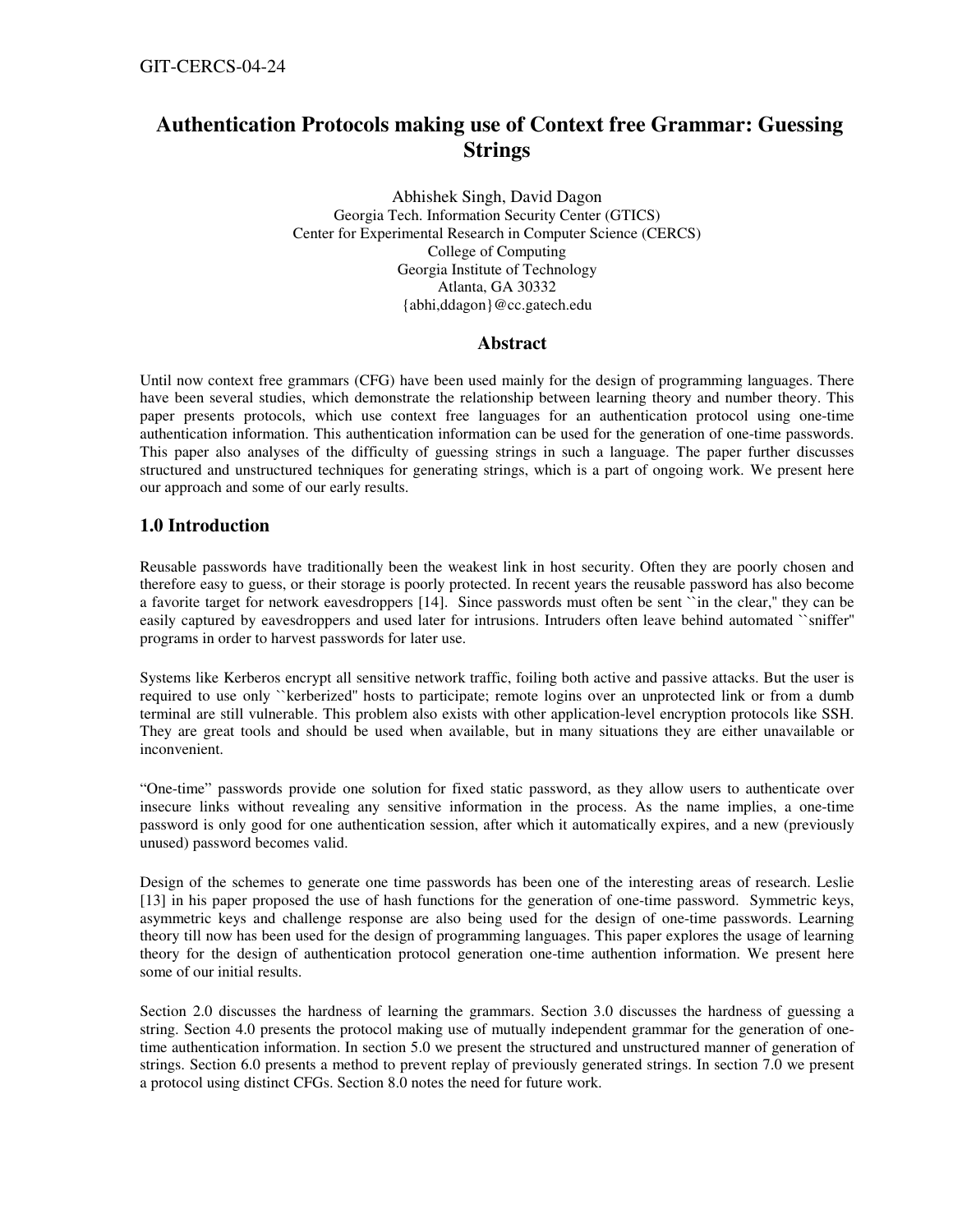### **2.0 Learning Grammars**

In [2], a *representation class* was defined as a class of objects that can be represented by strings over some alphabet. The set of all context free grammars is a representation class. A *learning algorithm* is one that tries to learn a representation class from positive and negative instances. [2] presents a formal definition of the learning process. We let *c* and *h* be two instances of some representation class, where *c* is the target class (the class to be learned), while *h* is the output class. We let *A* be the learning algorithm, which takes positive and negative instances as an input. *A* outputs class *h*. We use  $e_c^{\dagger}(h_A)$  to denote that algorithm *A* errors on a positive instance of c and classifies them as a negative instance of h. Similarly,  $e_c(h_A)$  represents the probability that A errors on negative instances of *c*. When  $e_c^+(h_A) = e_c(h_A) = 0$  then the classes *c* and *h* are identical. This is the ideal case of complete learning, with zero errors, and can be classified as strong learning. There can be another case where the error is not zero, but it is a small, negligible value, called "weak learnable". [2] presents a representation class *c* as weakly learnable if there exists a probabilistic polynomial time algorithm *A* that on access to a set of positive and negative instances of a target representation *c*  $\epsilon$  *C*, generates an output representation *h*, so that  $e_c^{\text{+}}(h_A) < \frac{1}{2}$ -  $1/O(|c|^{K})$  and  $e_c(h_A)$  < 1/2 -  $1/O(|c|^{K})$  and for some constant k. |c| is usually taken as some polynomial in n, the length of the sample instance

If *ACFG* is a learning algorithm for context free grammars, then for any given context free grammar *G1,* with access to a small subset of positive and negative instances (i.e., strings that belong to  $G_I$  and are outside of  $G_I$  respectively),  $A_{CFG}$  can implicitly construct a grammar  $G_2$  which is *almost identical* to  $G_I$ . Almost identical can either be a case of strong learnability or weak learnability. Strong learnability lies in the undecidable domain. We present a proof.

Given a set of strings  $S_1$ ,  $S_2$ ,  $S_3$ …S<sub>n</sub>,  $S_n$ <sub>n+1</sub>…  $S_m$  there can be an infinite number of grammars that can generate these strings. The exact context free grammar is a grammar which can be generated by using *S1, S2, S3.... Sn* and which successfully accepts *S*  $n+1$ *, S*  $n+2$ *… S<sub>m</sub>*. Let's assume that there exist an learning algorithm *A* which on an input set of string  $S_l$ ,  $S_2$ ,  $\ldots$   $S_n$  can predict the exact context free Grammar *G* which generated it. Now let us pick any context free grammar  $G_l$  and generate strings  $S_l$ ,  $S_2$ .  $S_n$  by randomly selecting rules from the grammar. These strings are passed through the learning algorithm  $A$ , which gives grammar  $G_2$  as the exact context free grammar. However, it is known that given two context free grammars  $G<sub>l</sub>$  and  $G<sub>2</sub>$ , whether the languages are equal,  $L(G_I) = L(G_2)$ , is an undecidable problem [1]. Therefore there exists no way to verify if the language generated by  $G_l$  and  $G_2$  are equivalent. Hence there cannot be any algorithm, which can give an exact context free grammar. So the strong learnability of context free grammars lies in the undecidable domain.

Strong learnability implies learning the whole CFG. Since strong learnability requires false positives and false negatives to be zero, the output class is the same as the target class. Hence it classifies the instances with probability one. This makes strong learning a very strong assumption for cryptographic purposes. Randomly, we can guess whether a target class and an output class are identical with probability ½. For cryptographic purposes must define how much better a learning algorithm can learn a grammar compared to random guessing. A representation class is *weakly learnable* if there exists an algorithm that can do a little better as a classifier than random guessing. Weak learnability expects a learning algorithm to classify the output class just *slightly* better than random guessing.

According to results of Kearns and Valiant [2], if ADFA n p(n) denotes the class of deterministic finite automata of size at most p(n) that only accepts strings of length n, and ADFA p( n) =  $\bigcup_{n>1}$  ADFA n p( n), then for some polynomial p(n), the problem of inverting the RSA encryption function, recognizing quadratic residues and factoring blum integers are probabilistic polynomial-time reducible to weakly learning ADFAp(n). They further state that any representation class whose computational power subsumes that of  $NC<sup>1</sup>$  is not weakly learnable. Since CFGs contain the computational complexity class  $NC<sup>1</sup>$ , they are also not weakly learnable under the similar cryptographic assumptions as that of ADFA. Factoring RSA, recognizing quadratic residues and factoring Blum integers are reducible to weakly leaning CFG's. So it can be concluded that it is hard to learn CFGs. We use the term "guessing a string" throughout this paper to refer to the problem where, given a set **of strings in a language, one must guess another string which belongs to the same language**. This problem of "guessing a string" still lacks a strong theoretical foundation. This leads to an interesting research challenge: If a context free grammar is hard to learn can it be used to construct any useful security protocols?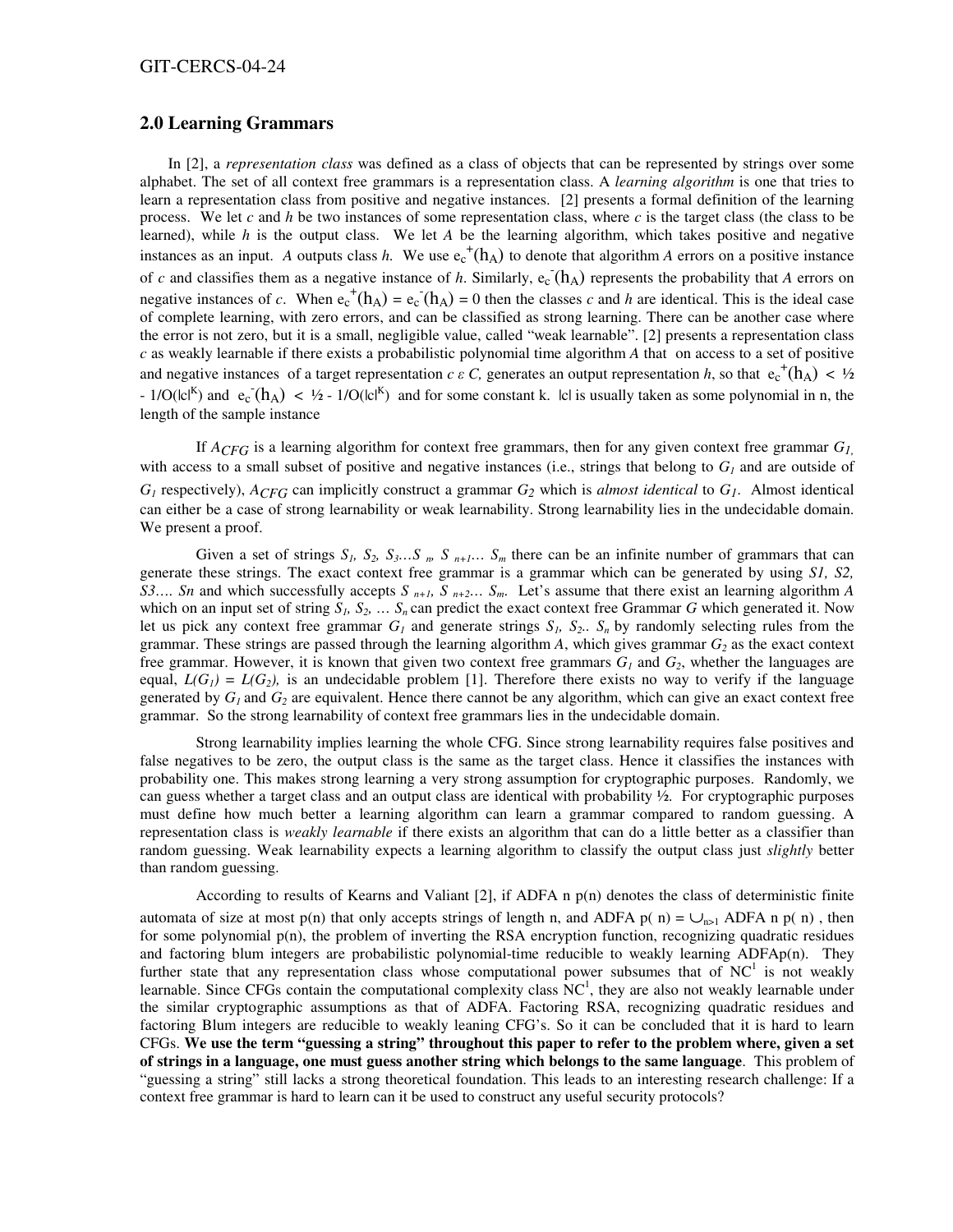#### GIT-CERCS-04-24

## **3.0 Guessing a String**

Even though theoretically for an average case it is hard to learn the CFG, there have been several studies using artificial neural networks [9] and genetic algorithms [10] to learn grammars. Singh et. al.[4] detail studies of learning context free grammars and the design consideration of an algorithm to make learning the grammar hard. Note that there can be many algorithms that make learning hard. One of them is presented in [4]. Even though it is tough to learn a grammar, the difficulty of guessing a string is still an interesting research problem. This paper presents some of our initial results on string guessing. The main purpose of the research is to present some of our initial research results to address the issue of guessing a string.

To assess the hardness of guessing the string, several experiments (presented in the appendix) were conducted. The algorithm in [4] was used to generate random strings. Sample strings were collected, broken into different combinations and parsed through the CFG. One percent of the combinations were accepted.

This test demonstrates that the acceptance rate is too high for cryptographic purposes. In [3] a protocol making use of CFG for the generation of one-time authentication was proposed. In the proposed protocol only one string was sent at a time. However our experiments show that it might be easier for an adversary to guess the string belonging to a language than to learn the grammar. It can be seen from the above experiments that, given a set of strings from a grammar, guessing a string is easier than learning the grammar. Therefore in order to get a stronger resistance to guessing we propose the use of mutually independent grammars to generate "n" strings. The intuition is this: if an adversary has a measurable probability of guessing a string successfully, use many such independent grammars to force the adversary to repeat their success.

Two events are said to be independent if the knowledge about one event does not affect the probability of the other event. So if the grammars follow an independent distribution then, the probability of guessing a string  $S_1$  will have no effect on the probability of guessing a string from another grammar. Hence under the assumption that independent grammars can be generated, we define an adversary's chance of success as:

$$
Pr\left[GuesS\ S\right] = \prod_{i=1}^{n} Pr\left[GuesS\ S_{i}\right]
$$

Here, we let S be a concatenation of strings in independent grammars,  $S = S_1 | S_2 | S_3 | \dots S_n$ . Hence to minimize the adversary's chance of success, it should be ensured that the probability of guessing of a string Pr [*Guess*  $S_i$ ] < ½. By enforcing this rule it can be ensured that as we add more and more grammars the chances of guessing the string  $S$  (=

 $\prod_{i=1}^n$ *i*=1  $S_i$ ) reduces. This results from the use of independent grammars and minimizes the guessing ability of an

adversary. For the modified version of the protocol, in order to successfully guess a string S, an adversary will have to guess all the substrings  $S_1, S_2, \ldots, S_n$ . Even if there is a one percept acceptance rate for randomly generated strings, as demonstrated by our simple test, the use multiple independent grammars provides a promising way to use such grammars in a security protocol.

Hence the grammar for the proposed protocol should follow two characteristics.

- The grammar should be hard to learn. This makes guessing the grammar a tough task, and minimizes Pr [*Guess Si*].
- It should be independent. This makes guessing the string difficult. Instead of guessing one string, an adversary will have to guess all the substrings.

### **4.0 The Protocol making use of mutually independent context free grammar**

The version of the protocol proposed in this section is making use of mutually independent context free grammars. In the sub section 4.1 we present the protocol and address the issue of guessing of strings. In Section 6.0, we address the issue of replay attacks.

For this discussion, we use the following terms:

• The entity, which generates the one time authentication information, is called as the *generator*.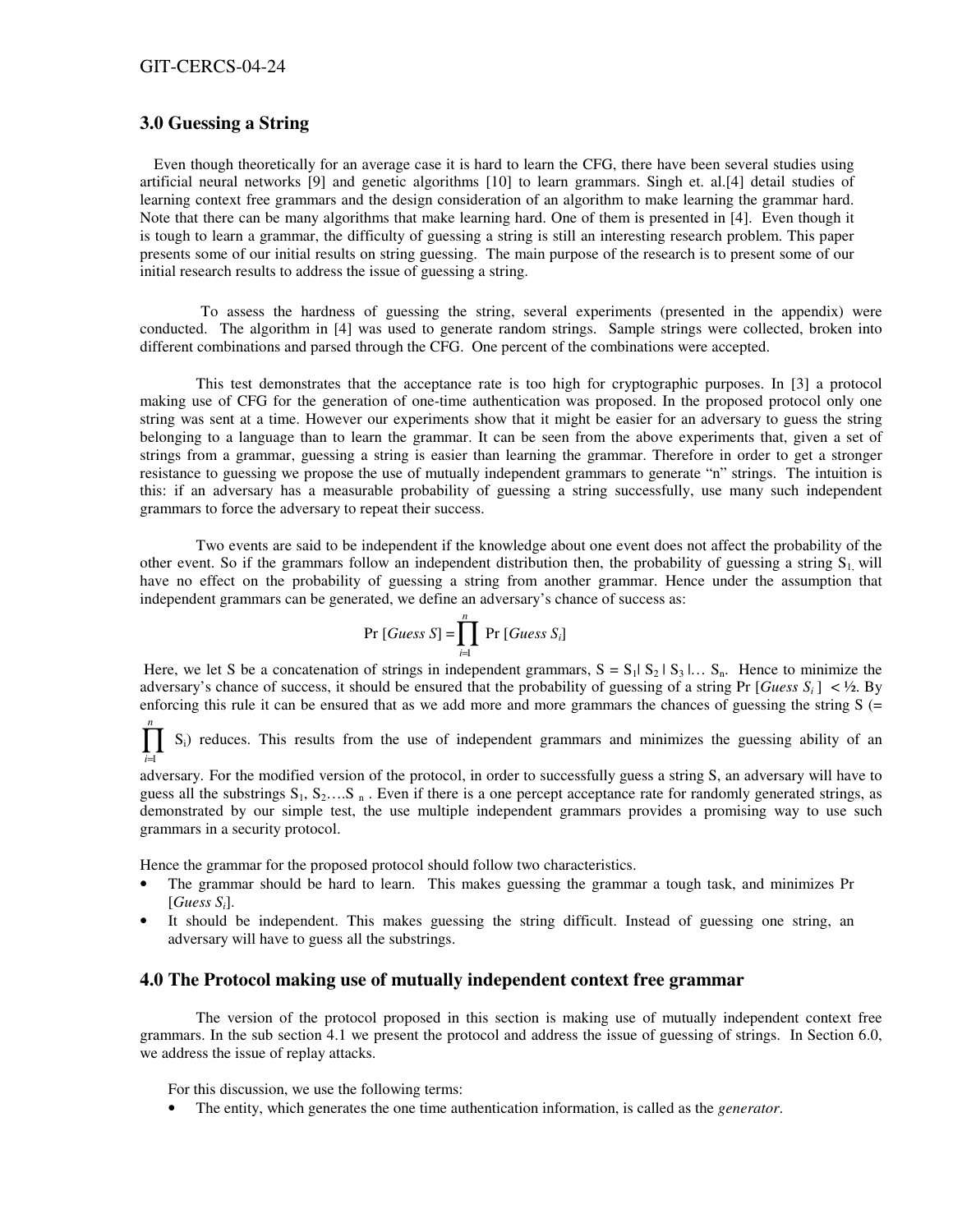- The entity, which validates the one time authentication information, is called as the *verifier*.
- Output of the grammar  $G_l$  is called a string  $S_l$
- The output of the protocol, a concatenation of the strings, is called an authentication token  $S = S_1 | S_2 | \dots$  $|S_n|$

The generation of the string has to be performed on the generator's end and the verification of the string has to be performed on the verifiers end.

### **4.1 Authentication protocols using mutually independent grammars.**

The generator and the verifier both share the same grammar  $\{G_1, G_2, G_3, \ldots, G_k\}$ . The number of grammars "*k*" and the grammars themselves are kept secret. We also choose a fixed "n" where n is the number of strings to be concatenated. It has to be ensured that  $k > n$  otherwise an adversary can make an easy guess about the number of grammars. If  $k < n$ then a substring from the same grammar can appear in the string, and independence is lost. **For this subsection it is assumed that the replay of the previously generated strings is not possible**. Prevention of replay attacks is discussed in the section 6.0.

### **4.1.1 Generation of the Strings**

Figure 1 shows the pseudo code for the generation of the string. The number *l* is the length of the string generated by the grammar. The grammar at the position *l* mod *k* is chosen to generate a string of length *l*. This process is repeated "n" times and the strings generated after "n" operations are concatenated and sent to the verifier.

| <b>Procedure Generation of n strings</b>                       |  |  |
|----------------------------------------------------------------|--|--|
| <b>Input:</b> n, number of strings.                            |  |  |
| Begin                                                          |  |  |
| Step 1. Start for i equal to 1 to n                            |  |  |
| Step 2. Generate a random <i>l</i> .                           |  |  |
| Step 2. Pick up a grammar at position $l \mod k = G$ (l mod k) |  |  |
| Step 3. Generate a string of length $l = S_l$ .                |  |  |
| Step 4. Repeat the process n times ensuring that every time a  |  |  |
| different independent grammar is used to generate each         |  |  |
| string.                                                        |  |  |
| Step 5. Concatenate to get the strings to get authentication   |  |  |
| token $S = S_1   S_2      S_n$                                 |  |  |
| Step 6. Send the S to the verifier                             |  |  |
| End                                                            |  |  |
|                                                                |  |  |

**Figure 1.0 Pseudo code for the Generation of the "n" Strings.**

### **4.1.2 Verification of the Strings:**

Figure 2 shows the pseudo code for the verification of the string. The verifier takes the authentication token S and breaks it up into strings  $S_1$ ....  $S_n$ . Verifier then calculates the length  $l_i$  of the string  $S_1$ . The string  $S_1$  is parsed through the grammar at the position *l*. The process is repeated for the "n" strings. If all the "n" strings are successfully parsed then an authentication procedure is complete.

| <b>Procedure: Verification of the "n" strings</b>              |  |  |
|----------------------------------------------------------------|--|--|
| <b>Begin</b>                                                   |  |  |
| Step 1. Get the authentication token $S = S_1   S_2, S_n$      |  |  |
| Step 2 Start for $i=1$ to n                                    |  |  |
| Step 3. Take a string $S_i$                                    |  |  |
| Step 4. Calculate the length of the substring $S_i = l_i$      |  |  |
| Step 5. Parse the string at grammar at position $l_i$ .        |  |  |
| End for                                                        |  |  |
| If all the strings are accepted then authenticate else reject. |  |  |
| End                                                            |  |  |
|                                                                |  |  |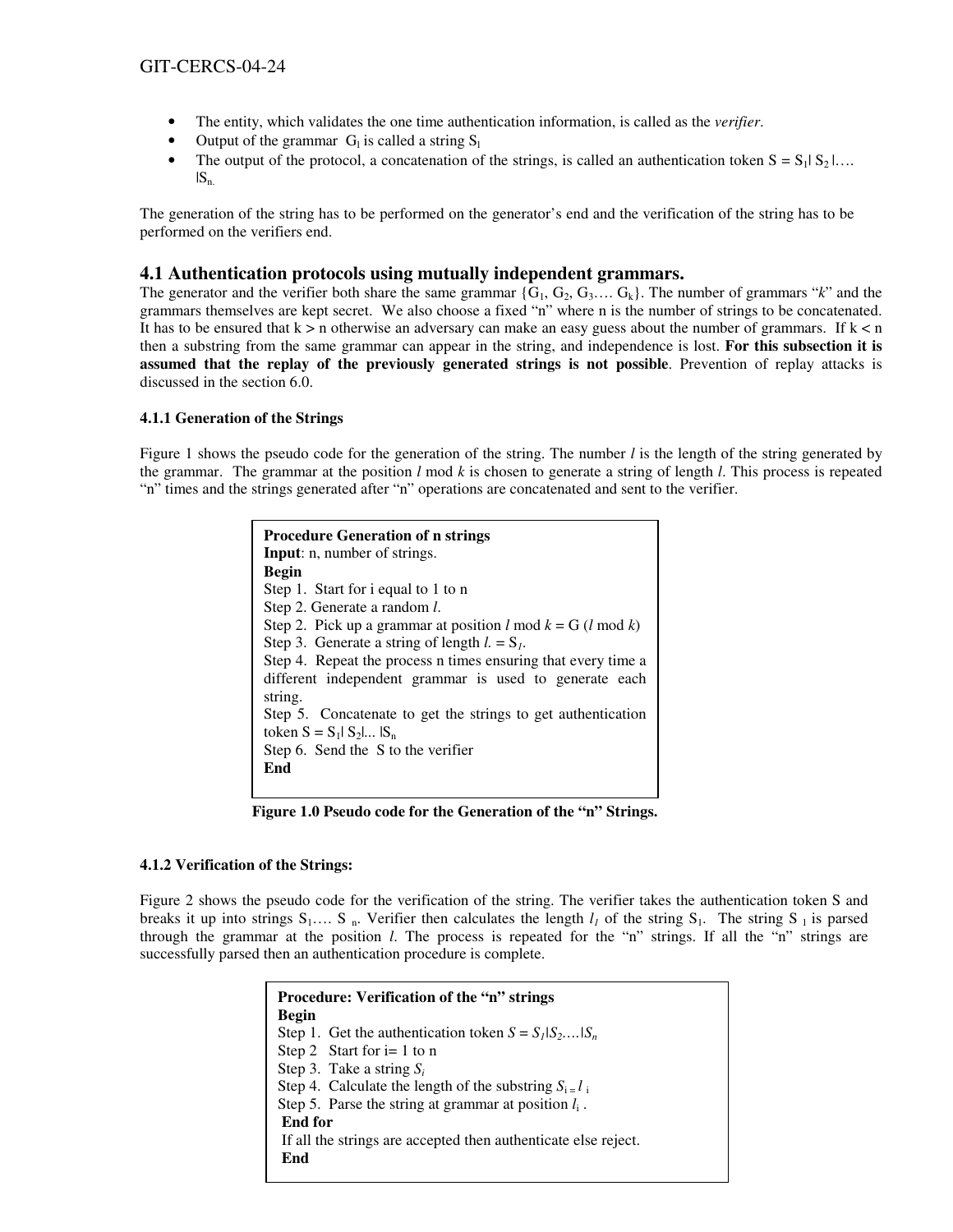#### **Figure 2.0 Pseudo code for the verification of the "n" strings**

#### **4.2 Difficulty of guessing the string**

The protocol to generate one-time authentication information is still susceptible to man in the middle attacks. Our protocol does not address these, and so other existing solutions should be used. For example, we assume that the generator is using a trusted platform to create the strings and the communication infrastructure between the generator and the verifier is using a VPN to prevent monitoring.

The proposed adversary is given all the terminals, which can appear in a language, and a string with the last missing terminal. An adversary will only have to successfully guess the last terminal, which can occur in a string. If the number of terminals is 25, and out of these 25 terminals if 12 can occur at the last position then the random guessing probability of an adversary becomes 12/25.

Since the output of the protocol consists of "n" strings from mutually independent grammars at each instance, an adversary will have to perform the *guessing of string* "n" times. Hence the probability of guessing for an instant reduces to  $[12/25]$ <sup>n</sup>. Here we introduce the notion of a confidence factor.

Confidence factor  $= 1$  – probability of successful guess.

| Pr[Guess S <sub>1</sub> ]<br>$Pr[Guess S_1   S_2]$<br>$Pr[Guess S1   S2   S3]$ | $= 12/25$<br>$=[12/25]$ <sup>2</sup><br>$=[12/25]$ <sup>3</sup> | $= 0.48$<br>$=$ [0.48] <sup>2</sup><br>$=$ [0.48] <sup>3</sup> |
|--------------------------------------------------------------------------------|-----------------------------------------------------------------|----------------------------------------------------------------|
|                                                                                |                                                                 |                                                                |
| $Pr[Guess S1  S2   Sn]$                                                        | $=[12/25]$ <sup>n</sup>                                         | $=$ [0.48] <sup>n</sup>                                        |



**Figure 3.0 Graph of confidence factor vs. Number of strings in a grammar.**

Hence it can be seen that as the number of strings increases, the confidence factor also increases. This increase in confidence is exponential in nature. Even though it might be simpler for an adversary to make a guess about the one string, since the protocol is making use of "*n*" strings at an instant, the adversary will have to make a successful guess about all "*n*" strings. The usage of "*n*" mutually independent strings at each instant reduces the guessing probability of an adversary. In a practical situation an adversary will get only a few limited attempts before the authentication mechanism detects the attack. For example, the cost of each guess might take time, or a user might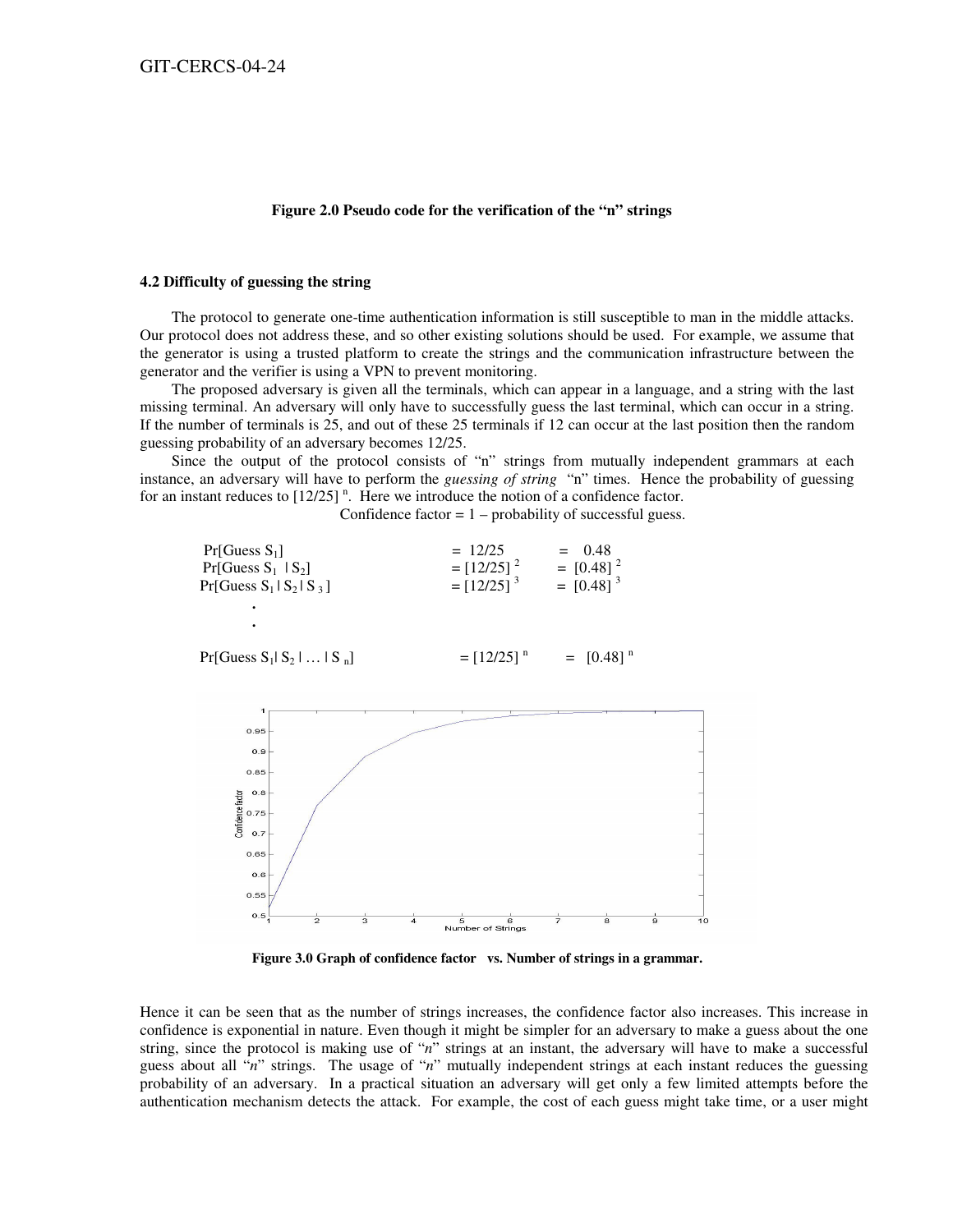#### GIT-CERCS-04-24

have a limited number of authentication attempts. So with a very high confidence factor and a limited number of attempts it might be tough for an adversary to guess the output of the protocol.

### **5.0 Structured and Unstructured manner of generating string.**

There have been many studies to determine patterns in grammars and learn CFGs. The earliest method for CFG learning was proposed by Solomonoff [6]. In this approach the learner is given a positive sample S<sup>+</sup> from a language L and has access to a membership oracle for L. Solomonoff in his work proposed to find repeated patterns in a string: for every string  $w \in S^+$ , delete sub-strings from w to create new string w' and ask the oracle if *w'* is in the language. If it is, then insert repetitions of the deleted sub-strings into the string and ask if the new string is also in the language. If so, then there must be a recursive rule. For example, if there are several strings of type  $a^n b^n$ , then we can infer that A  $\rightarrow aAb$  is in the grammar. This method is inefficient and does not include all the context free grammars. It has been shown in [8] that this method fails if we have sequential embedding. For the same example, if we have  $A \rightarrow aAb \mid cAd$  then this method will not work.

Another attempt for predicting context free grammars is reported in [7]. It is assumed in [7] that there is a teacher that gives a set of strings to a learner or a program. The program first checks if the sample is already in the language. If it is, then the program decides in consultation with the teacher if it is finished or if it should continue with more samples. If the string is not in the machine's language, the program adds to the grammar a production that adds this sentence to the language, attempts to verify that this production does not lead to illegal strings, and requests the next sample from the teacher. This method heavily depends upon the order in which samples are presented. This algorithm may choose a grammar rule that is too general. At a later stage a new sample may come up and even the predicted grammar may generate text that is not in the language. An example is when predicting the language of arbitrarily long strings of *a*'s or *b*'s, but not both *a* and *b*. If samples *a* and *aa* are given the algorithm will produce a partial grammar with the following rules

#### $S \rightarrow a$  | SS

Now if sample *b* is given it produces  $S \rightarrow b$ . This grammar can produce the string *ab*, which is not in the language. The algorithm has made use of only positive instances to predict the grammar. Neural networks were used to learn context free grammars in [9]. Neural networks were trained with both positive and negative instances. As in [9], the order of input was important. The network was trained first with shorter strings and then with longer instances. This scheme proved good only for small context free grammars having around four to five terminals. It failed to scale for larger context free grammars.

Genetic algorithms are used to learn stochastic context free grammars from a finite sample in [10]. Genetic algorithms [11] are a family of robust, probabilistic optimization techniques that offer advantages over specialized procedures for automated grammatical inference. A stochastic context free grammar is a variant of ordinary context free grammars in which grammar rules are associated with a probability, a real number from the range of [0,1]. A genetic algorithm was used to identify the context free grammar. This algorithm took a corpus *C* as an input. This corpus C for a language L was a finite set of strings drawn from L where each strings  $\alpha \in C$  is associated with an integer  $f_\alpha$  representing its frequency. As in [9] this only can be used for small grammars. The chief limitation of this approach is the cost involved in evaluating the fitness of each candidate solution, which required parsing every string in each possible way. The number of parsing operations increased exponentially with the number of non-terminals. Hence, this scheme proved prohibitively costly for more than 8 non-terminals. As it can be seen in the functional approach, patterns can be found. The main problem of such an approach is the visibility of the patterns which can be inferred in the strings. The current way to generate the grammar is called a functional approach. For functional approaches there is random generation of productions. The main problem in the functional approach is that if the grammar is composed of functional units, after seeing the patterns, functional units can be easily guessed. For example: A  $\rightarrow$  nsew, (or A  $\rightarrow$  a) (B  $\rightarrow$ b) (C  $\rightarrow$ c). Over the time, an adversary will find these basis productions rules:

#### $cb == CB$

 $cc == CC$ 

Over time, an adversary can make a good guess about production rules. We have not quantified the power of an adversary guessing production rules in a functionally-generated grammar. However, we believe it is trivial to guess many such rules, depending on the grammar.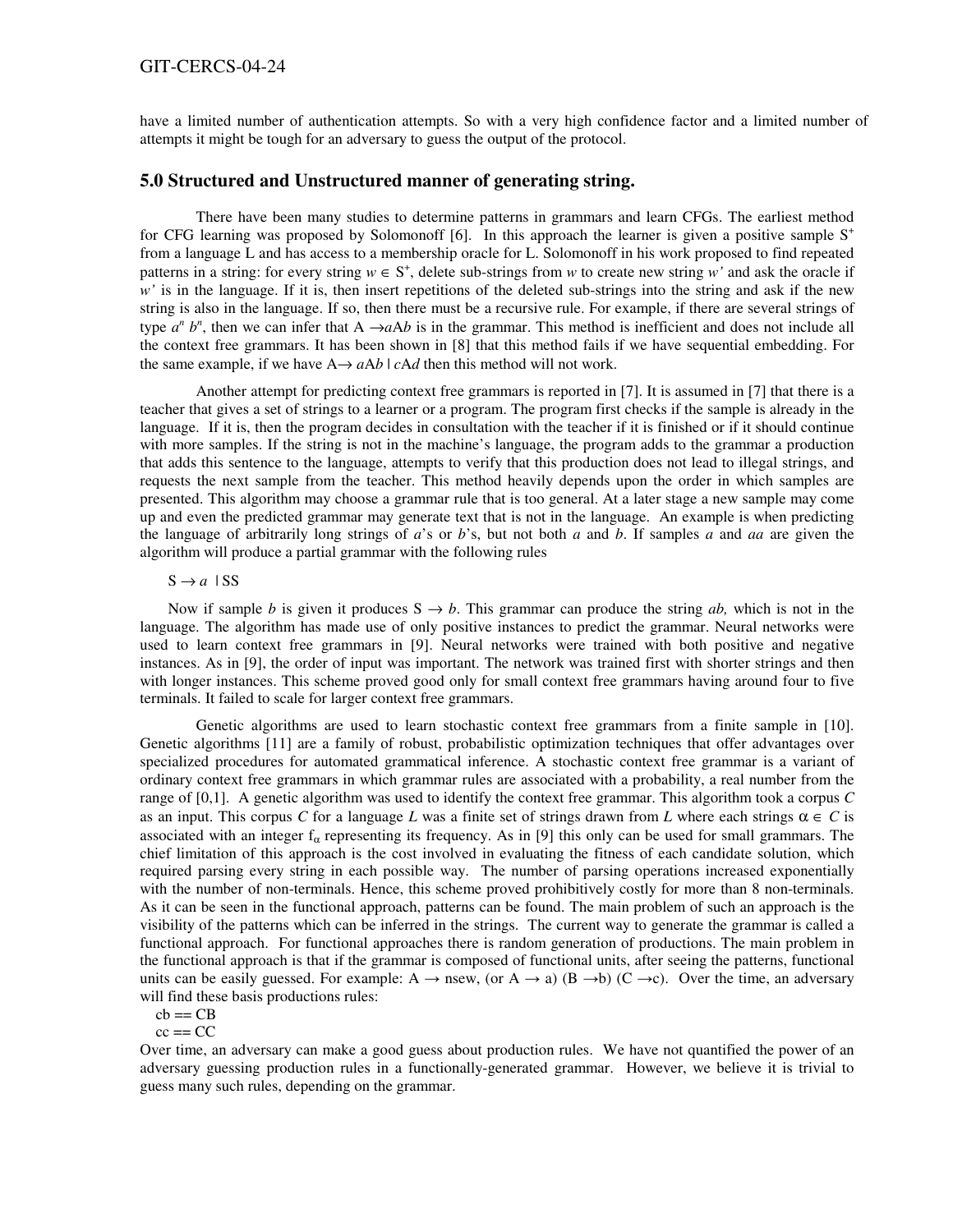### GIT-CERCS-04-24

There are two tiers of difficulties that we want to create for an adversary. The first one is predicated upon the hardness of learning context-free grammars. Earlier works showed that learning context free grammars from example strings is a hard problem [2] [12]. Taking inspiration from those results, we conjecture that if a generator authenticates himself with a verifier using authentication tokens generated by a CFG (which is not known to the adversary), then it may be hard as such for the adversary to present a false acceptable token which must be a string from the grammar. However after getting certain strings it might be simple for an adversary to guess the pattern which appears in the string.

Here we introduce the notion of structured and unstructured manner of generation of strings. We call the approach of generating the random strings from a grammar as an "*unstructured*" manner of generating the string. As a second measure of hardness, we also propose to generate the strings in a "*structured*" way, so that the verifier always expects the generator to present the authentication tokens in a specific order. The knowledge of generating string in a structured manner will be shared by both the verifier and the generator. Therefore, for the adversary, it does not suffice to just learn the grammar and present 'any' string. The adversary needs to learn the 'order' as well.

#### **5.1 Unstructured manner of generating Strings**

For an unstructured manner, it can be assumed that the strings are generated randomly. If the strings are generated in an unstructured manner, then given a set of strings, an adversary can learn much about a language. A simple example appears in figure 4.0: for a context free language  $L = \{a^n b^m c^p : m, n, p \ge 0, \text{ and } m \ne n \text{ or } m \ne p\}$ if one random string, ab<sup>2</sup>c, is generated, an adversary learns that (1) the language contains a, b, c., and (2) b follows a and c follows b. Now, given a second string " $a<sup>4</sup> b$ ", with the last terminal missing, an adversary can make an better guess about the last eight bits in the string.

#### **5.2 Structured manner of Generating Strings for N mutually independent grammars.**

A structured generation is defined as the production of strings in a grammar following certain rules and regulation. For example, we might require that the generated strings follow a certain sequence, or are produced in-order, based on length. This shared knowledge has to be kept secret by both the generator and the verifier. So for structured generation of strings the total number of terminals, the grammar and the structured manner of generating string will have to be kept as a secret. One of the simplest structured manners of generating strings can be with each string a new terminal is introduced. So even though an adversary has the information about all the previously generated strings he will still have to guess the last eight bits. Explaining it with the same example which was used for the unstructured manner of the context free language  $L = \{a^{n}b^{m}c^{p} : m, n, p \ge 0, \text{ and } m \ne n \text{ or } a \ne n\}$  $m \neq p$  is used to generate only two strings in a controlled fashion in the order of  $a^2 b$ ,  $a^3 bc^2$  then given  $a^2 b$  and **a 3 b ?** it might be hard for an adversary to guess the last eight bits of the given string since with each new string a new terminal is being introduced and the loops follow particular pattern.

The intuition is this: a structured manner of string generation requires a specific string at a particular instant. Apparently it might be hard to generate the strings that are specifically expected at every instant without learning the CFG. However according to the results of Kearns and valiant, weakly learning is a hard problem. It *has been shown that factoring RSA, recognizing quadratic residue, and factoring blum integers is equivalent to* weakly learning CFG. Hence we believe that the scheme of generating strings in a structured manner is secure. We have not provided a formal proof, and leave for future work the investigation of this intuition.

If all the terminals are generated randomly, and for the structured manner of generation of strings a new terminal is introduced after each instant. For an adversary he will be inferring these terminals as random terminals. In order to successfully guess the new terminals, which have been generated, randomly adversary will have to make a random guess or learn the grammar. For n bits probability of random guess is 1/2<sup>n</sup>. From the collected set of terminals, he will try to guess the next missing terminal by learning the grammar. However according to the results of Kerns and Valiant, weakly learning is a hard problem. It has been shown that factoring RSA, recognizing quadratic residue and factoring blum integers is equivalent to weakly learning CFG. Hence if the strings are generated in a structured manner it is secure.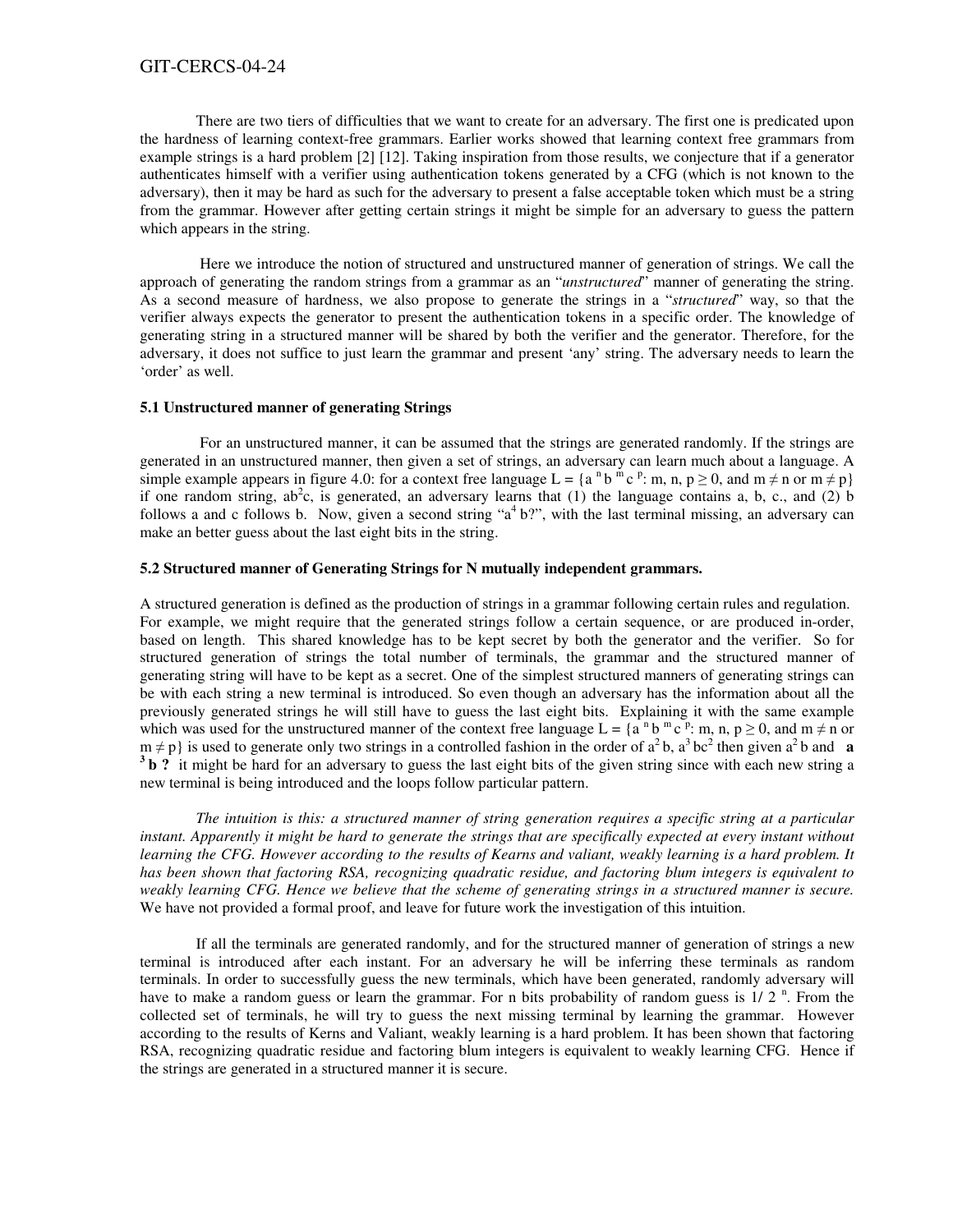As per the proposed protocol in section 4.0, at a particular instant S  $(=\prod_{i=1}^{n}$ *i*=1  $S_i$ ) strings generated from the

mutually independent grammars are sent at each instance of authentication. So given "n" strings along with the previously generated strings with the last missing terminal, if the strings are generated in an structured manner an adversary will have to make a guess about 8\*n bits. If a new terminal is introduced after every instant then the structured manner of generation of the grammars requires that the grammar will have to be replaced after all the terminals have been used.

| CFG L = { $a^n$ b <sup>m</sup> c <sup>p</sup> : m, n, $p \ge 0$ and m $\neq$ n or m $\neq$ p}<br>The language L is used to generate only two strings |                                                                                                                                        |  |
|------------------------------------------------------------------------------------------------------------------------------------------------------|----------------------------------------------------------------------------------------------------------------------------------------|--|
| <b>Unstructured Manner</b>                                                                                                                           | <b>Structured Manner</b>                                                                                                               |  |
| Generator and Verifier will have to keep<br>secret<br><b>CFG</b><br>Terminals a, b, c                                                                | Generator and Verifier will have to keep<br>secret<br><b>CFG</b><br>Terminals a, b, c<br>Structured manner of generation of<br>string. |  |
| Adversary is given                                                                                                                                   | Adversary is given                                                                                                                     |  |
| $ab^2c$                                                                                                                                              | $a^2b$                                                                                                                                 |  |
| Adversary learns                                                                                                                                     | Adversary learns                                                                                                                       |  |
| b follows a, c follows b                                                                                                                             | h follows a                                                                                                                            |  |
| Language contains a, b, c                                                                                                                            | • Language contains a, b                                                                                                               |  |
| Easy to guess the last terminal                                                                                                                      | Hard to guess the last terminal                                                                                                        |  |
| $a^4b$ ?                                                                                                                                             | $a^3b?$                                                                                                                                |  |

### **Figure 4.0 Table showing the hardness of guessing the last 8 bits for structured and unstructured string generation.**

## **5.3 Protocol making use of structured manner of generating strings with a Single Grammar.**

A structured manner of generation of string can also be used for the design an authentication protocol making use of a single grammar. For this version of the protocol, the generator and the verifier will share a secret grammar and the knowledge of how to structure the generation of strings. One of the ways to generate the string in a structured manner is to introduce "n" new terminals belonging to the language at each instant. If the number of terminals, the grammar and the structured manner of generation of strings is kept as a secret, then given all the previously generated strings to an adversary, at each instant he will still have to make a random guess about the 8n bits which results in  $2^{8n}$  combinations. It can be seen that as the number of new terminals "*n*" increases, the number of combinations increases exponentially. If *k* is the total number of terminals then it can be seen that the grammar will have to be replaced after *k/n* strings are generated.

All the previously generated strings do not contain the new valid terminals introduced in subsequent strings. Generator and the verifier both share the knowledge of structured manner of the generation of the string. So at each instant the generator and verifier will share the knowledge about the occurrence of terminals in a string. So not only it makes it hard for an adversary to guess the terminal but also the knowledge of occurrence of particular strings at an instant can be used to prevent replay attacks using previously generated strings.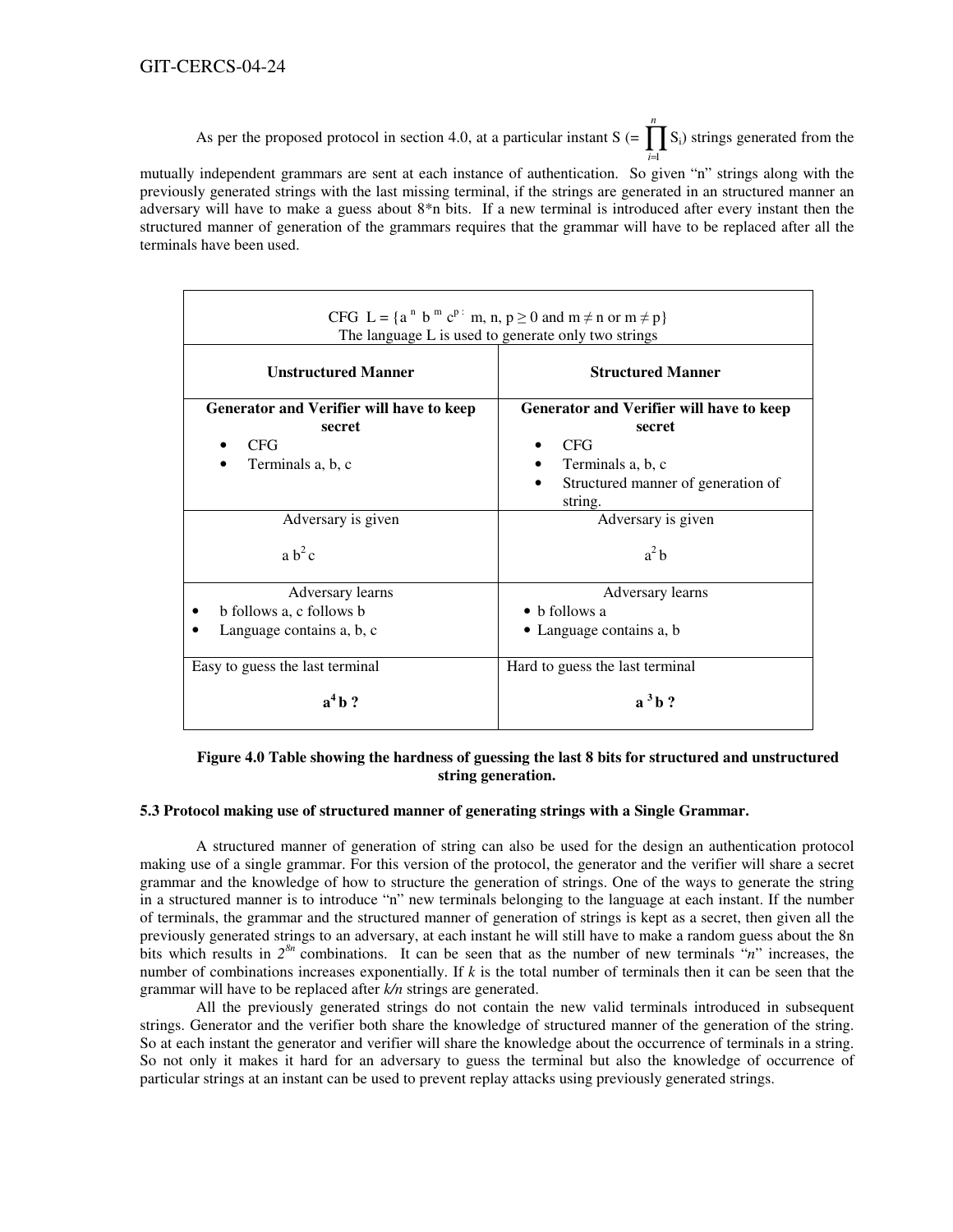The context free nature of the language can also be used to generate the strings in a structured manner. From [8] it can be inferred that if the strings is in the A  $\rightarrow$  aAb, A  $\rightarrow \lambda$  is present; it is easy to infer the pattern. However for the language,  $A \rightarrow aAb \mid cAd \mid eAf$ , it becomes difficult to infer a pattern. For a "structured" manner to generate the strings the context free property can again be used to prevent the easy guessing of the string. Explaining it with an example for a language L<sub>1</sub>: A  $\rightarrow$  aAb, A  $\rightarrow \lambda$ , by using unstructured manner to generate the strings given aaa bbb, aabb, ab, it becomes easier for an adversary to guess the next string. For a language  $L_2 : A \rightarrow aAb | cAd |$ eAf,  $A \to \lambda$ , which has more sequential embedding as compared to the language L<sub>1</sub>, when generating a string in an *structured* manner, adversary will witness only acbd, aebf, eabf . Thus, it becomes hard for an adversary to guess the next string.

# **6.0 Prevention of Replay attack**

One way to prevent the replay attack is to make sure that once a string in a grammar is used, it must be recorded to prevent its usage for the second time. However storing these strings and checking the inputs may require considerable resources. An efficient way to handle this problem is to use a Bloom filter [5]. For each grammar the generator and the verifier maintain identical bloom filters. A Bloom filter can be implemented as a vector of bits, all initially set to zero. When a string is used, it is hashed *k* times using independent hash operations, and the corresponding bit in the filter is set to one. To check whether a string has been seen before, one merely hashes the string *k* times to make sure each bit is already set.

Thus, when a generator creates a string, it is hashed *k* times with independent hash operations. These *k* operations each point to a bit in the vector, which is set to one. Thus, for the grammar *G,* if the string S, we hash the string, and set the corresponding bit entry in the filter *F.*

 $F[H_1(1)] = 1$  $F[H<sub>2</sub>(1)] = 1$ ..  $F[H_{k}(1)]=1$ 

To check whether a string has been used, a similar operation is used. One merely checks that all of the corresponding *k* bits in the filter are set. In such a case, the string would be rejected, since it can only be used once. Rules in the string are called again to generate the string.

With any Bloom filter, there's no chance of a false negative. However, there is a possibility of a false positive, particularly when the filter is near ``full'' and many bits have been set. With *k* hash operations and n strings already in the hash table, sized *m*, the probability that any particular bit remains zero is:  $(1 - 1/m)^{km}$ 

Thus, the chance of a false positive can be approximated as:

$$
(\ 1 - (\ 1 - \ 1/m)^{km}\ )^k \ \approx \ (1 - e\ (k^{kn/m})\ )^k
$$

Since a false positive in the Bloom filter leads to the rejection of a valid string, we can think of this as a false negative for the grammar making use of the filter. The proposed implementation of a grammar-based authentication scheme therefore has a false negative (incorrectly rejecting a valid string) and a false positive rate (having an adversary guess a string). As before, we merely have to adjust parameters to make the risk acceptably low.

Key parameters for Bloom filter operations include table size, *m,* and the number of hashes, *k.* One could also reduce the number items hashed into the filter, *n* but for efficiency reasons, we don't want to restrict this. That is, *n* is effectively the number of strings in a grammar *G*, and we may wish this to be large. So, one merely has to expand the size of the bit table *m*, in relation to *k* and *n* to make the false positive rate acceptable.

## **7.0 Authentication protocols using distinct CFG.**

In the earlier version of the protocol strings are being used for authentication. For this version of the protocol we present the exchange of context free grammars for authentication between the generator and the verifier. We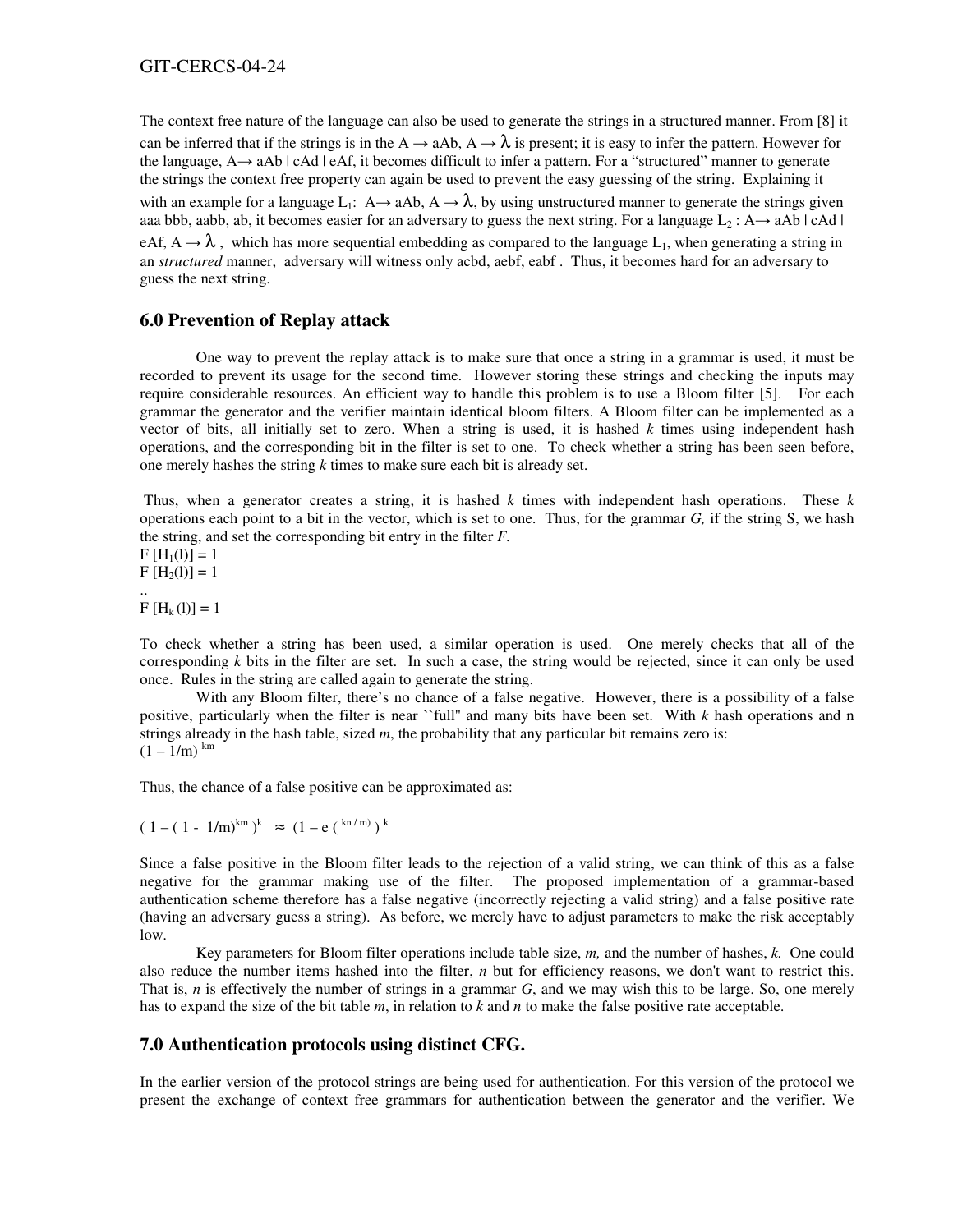present here the initial approach and the intuition behind the approach. This protocol will be investigated further in detail.

For this version of protocol, the generator and the verifier both share the same grammar  $G = Y G_i$ .

*n*

*i*=1 Each of the CFG's  $G_1, G_2, \ldots, G_n$ , which forms the grammar G, are called sub CFG's. Each of these sub context free grammars contains distinct terminals. The generator and verifier keep the grammar G as a secret. At each instant "*i*" the generator selects a sub grammar  $G_i$ , and sends it to the verifier. Once sent, the sub grammar  $G_i$  is deleted from the generator's end, the verifier receives  $G_i$ , validates it with the stored grammar at its end. Upon successful validation generator is authenticated.

Let us assume that replay of the previously used sub grammar is prohibited by the protocol. An adversary who is listening to the communication between the generator and the verifier will collect the sub grammars  $G_1, G_2$  $..., G_n$  where  $G_i$  is the sub grammar generated at  $i^{th}$  instant. From these collected set of sub grammars, generated between the first and the  $n^{th}$  instant an adversary will have to guess the grammar, which will be used at the  $n+1$ <sup>th</sup> instant. One way of guessing the output sub grammar at  $n+1$ <sup>th</sup> instant is to guess the grammar G. From the grammar G an adversary will try to guess the output at  $n+1$ <sup>th</sup> instant. The context free languages are closed under union, concatenation and Kleene Star [1]. The sub-grammars  $G_1, G_2, \ldots, G_n$  belong to the grammar G, hence an adversary can collect the positive and the negative instances of the grammar G. From these instances an adversary will try to learn the grammar G so that he can predict the output at  $n+1$ <sup>th</sup> instant. However it can be seen from the result of Kearns and Valiant that factoring RSA, recognizing quadratic residues and factoring Blum integers are reducible to weakly leaning CFG's. Since it is hard to learn a CFG, so it is hard to successfully guess the output at  $n+1$ <sup>th</sup> instant by learning the grammar G.

For the proposed protocol there can be other forms of attacks like concatenating the previously generated grammar and sending it, deleting some terminals from the previously generated grammar and sending it. These attacks can be prevented by ensuring that the grammar used at each particular instant contains a distinct terminal. Since this information of the terminal/(terminals) is not present in the previously generated grammars attacks like concatenation of the previously generated grammars or deleting some terminals from the previously generated grammars and sending to the verifier will not be successful.

This protocol to generate one-time authentication information can give only a fixed number of attempts. After all the grammars have been used, the generator and the verifier will have to use fresh set of grammars.

### **8.0 Conclusion and Focus of future work.**

Generation of one-time authentication protocols has been an area of active research. Current authentication protocols make use of symmetric keys, public private keys and hash functions. Our research attempts to use context free grammars for the generation of one-time authentication information. We presented some of our early work in this direction, including three protocols:

In the first version of the protocol mutually independent grammars are being used. For the protocol making use of mutually independent grammars the adversary is confined to guessing the string. As a part of future work more powerful adversary will be considered. The powerful adversary will be given set of previously generated strings and the next string with the last missing terminal / (terminals). He will have to successfully guess the last missing terminal.

The current adversary in Section 4.2 is making a random guess. Instead of making a random guess an adversary can use other stronger guessing algorithms. As discussed in the section 2.0 some tests to guess a string were performed. For the worst case the acceptance probability was observed to be one percent. For the above-mentioned experiments strings were generated in an unstructured manner. These experiments show that a single grammar is not acceptable for a security application. However, mutually independent grammars can be used to make guessing hard. As a part of future work further rigorous experiments will be performed by using other more powerful guessing algorithms to estimate the guessing of next string, given a set of strings.

To make it hard for a powerful adversary to guess the string, rules to generate strings are investigated. One of the structured manners of string generation is the introduction of new terminals at each instant. Future work will also explore the guessing probability of other algorithms. Input to these algorithms will be strings generated in a structured manner and unstructured manner.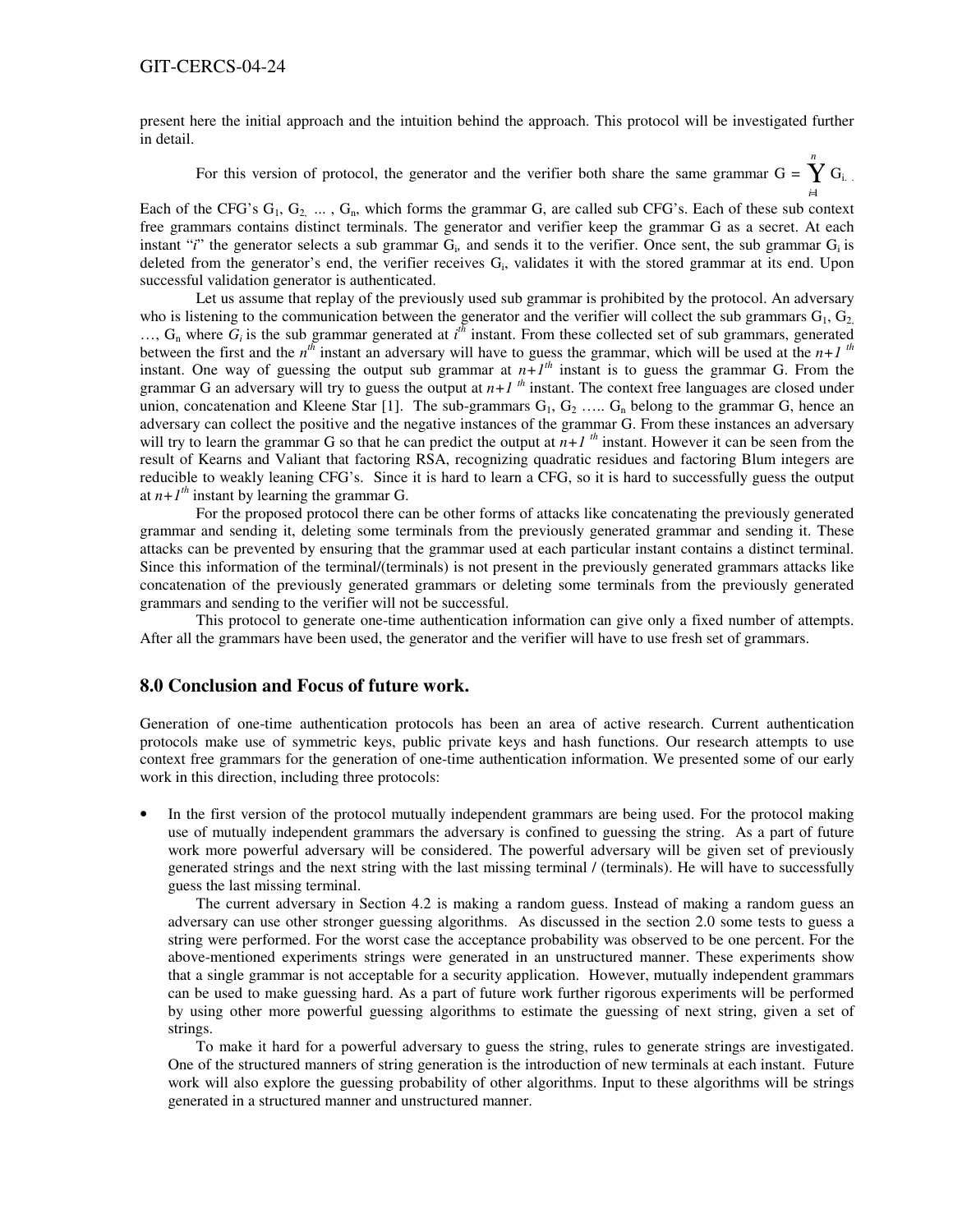- In the second version of the protocol, proposed in section 5.3 a single CFG is shared between generator and verifier, which make use of structured string generation. As shown in figure 6.0, given the information from 1 to n-1 instant, structured manner of generation of string makes it hard to guess the string at *n th* instant. We believe that the structured manner of generating strings can increase the hardness of guessing the string since if the strings are generated in a structured manner, guessing algorithm will have not only have to guess the string belonging to a language but also to guess the order as well. We present here a simple case of structured manner of generation of strings. Again there can be many ways of generation of string in a structured manner. We present here one of the manner of the generation of string in a structured way where in at each instant "*new terminals*" are being introduced. It may happen that for the structured manner of generation of string that a string is generated and never used by him. Structured manner of generation of string will require that the information has to be shard with the verifier. Resynchronization process has not been discussed here due to the space limitations.
- For the third version of the protocol, instead of string, context free grammar is being exchanged. For this version of the protocol we present here some of our initial intuition behind the approach. Future work will involve further detailed investigation and validating the protocol.

We presented here some of our initial research directions. Many details have been omitted due to space limitations. Further analysis of each of these protocols along with performance results is left to future work. An algorithm to generate the context free grammar was proposed in [4]. Ongoing work is focused on finding and enforcing structured patterns on the rules generation such that it might be hard for a powerful adversary to guess the new terminals, which are introduced at each instant. This complexity can further be increased by mutually independent grammars. Mutually independent grammars provides the inherent advantage that even in the case that the adversary can learn a grammar, from a set of grammars, confidence factor will not be reduced to zero. Necessary modifications in the protocol discussed in the section 3.0 and to the algorithm [4] to generate context free grammar may be proposed based upon the *structured* string generation pattern. *Structured* manner of generating strings will require that the grammars should be disposed after certain number of strings is generated. Guessing probability of the more powerful guessing algorithms is also a focus of future research. Comparison of the CFG based authentication protocol with the existing protocol in different domain will be an interesting study.

## **Acknowledgement**

We would like to thank Dr. Mostafa H. Ammar for his discussion about statistics.

## **References**

- [1] Lewis H.R., Papadimitriou C. H., "Elements of the Theory of Computation", Prentice Hall, 1998.
- [2] Kearns Michael and Valiant Leslie, "Cryptographic limitations on learning Boolean formulae and finite Automata", Journal of ACM, 41(1): 67 – 95, January 1994.
- [3] Previously published result making use of one CFG.
- [4] Published result for an algorithm to generate CFG which is hard to learn.
- [5] B. Bloom, "Space/time tradeoffs in hash coding with allowable errors", Communications of the ACM, 13(7):422-426, July 1970.
- [6] Solomonoff R. J., "A method for discovering the grammars of phase structure language", Information processing, New York: UNESCO, 1959.
- [7] Gold E Mark, "Language identification in a Limit", Information and Control, 10(5), pp 447 474, 1967.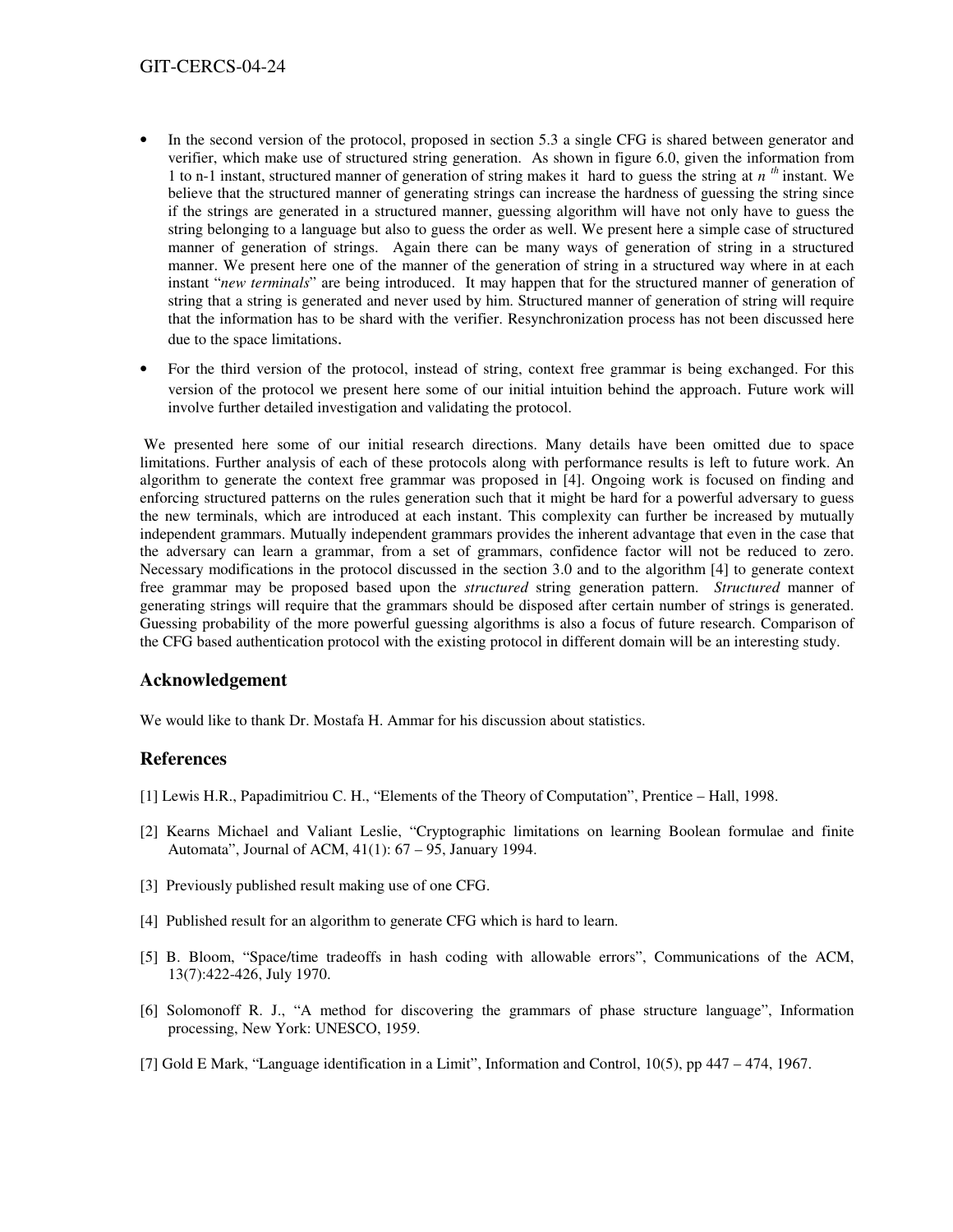- [8] Knobe Bruce and Knobe Kathleen, "A method for inferring context free grammars", Information Control 2(2), pp 129 – 146, 1976.
- [9] Das Sreeupa, Giles C. Lee, Sun Guo- Zheng, " Learning context free grammars : Capabilities and Limitations of a Recurrent Neural Networks with an External Stack Memory" , Fourteen Annual Conference of the Cognitive Science Society, Morgan Kaufmann, San Mateo, CA, P 791 – 795, 1992.
- [10] Keller, B. and Lutz R., "Learning Stochastic Context free grammars from examples from corpora using a genetic algorithm", in ICANNGA 97.
- [11] Fu King-Sun and Booth Taylor R., " Grammatical Inference: Introduction and survey", Parts I and II, IEEE Transaction Systems, Man and Cybernetics, SMC- 5(1) and (4), pp. 95 – 111 and pp. 409-423, 1975.
- [12]L. Pitt and M. Warmuth. Reductions among prediction problems: On the difficulty of predicting automata. In *3rd Conference on Structure in Complexity Theory*, pages 60-69, 1988
- [13] Leslie Lamport, " Password Authentication over Insecure Communication", Communications of ACM, 24 (11), pp.770 – 772, November 1981.
- [14] CERT Advisory CA 1994- 01, Ongoing Network Monitoring Attacks, http://www.cert.org/advisories/CA-1994-01.html